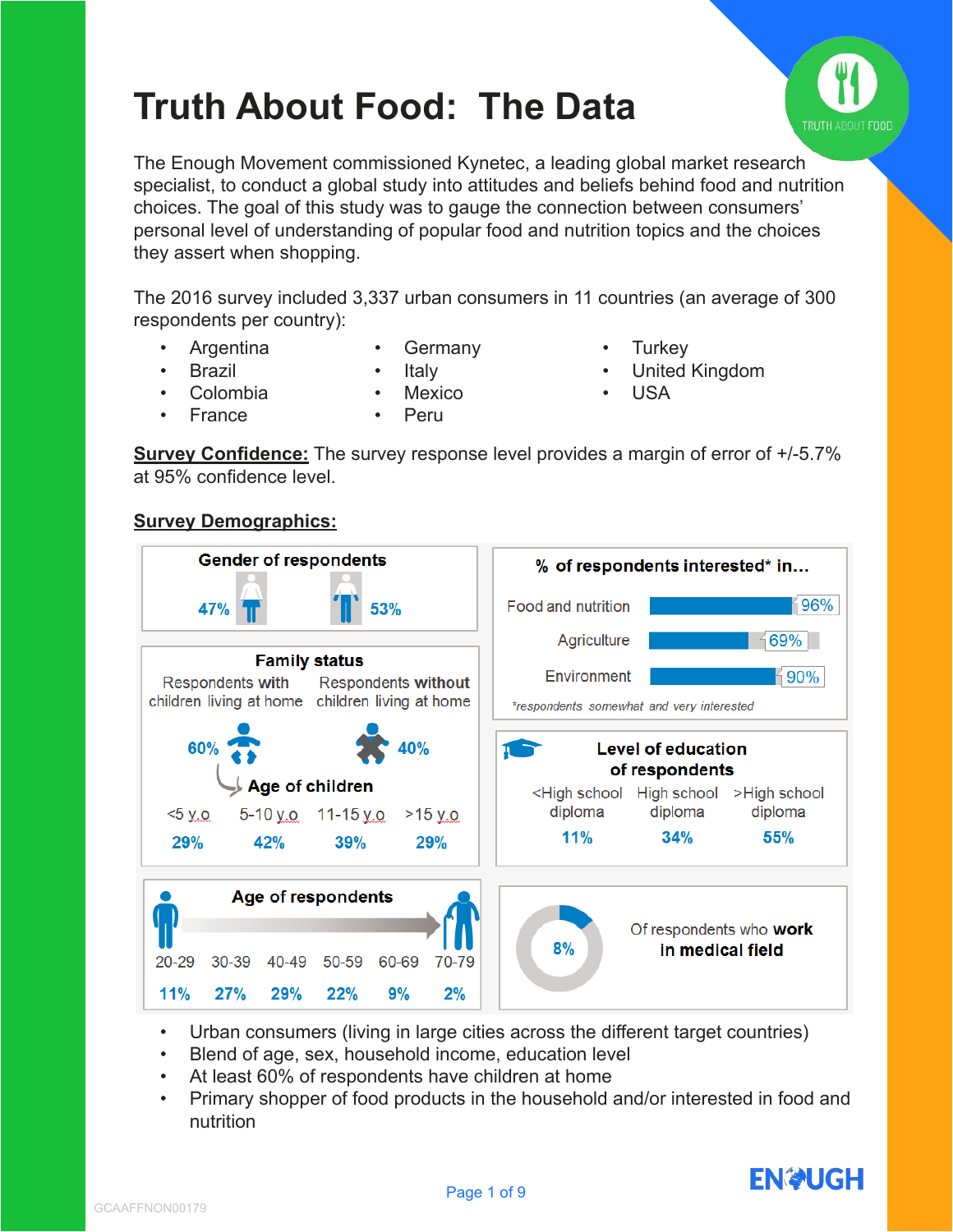• Respondents or close family members not working within agriculture, food manufacturing or in market research

# **Overall Summary of Findings**

Consumers globally care about food and nutrition, with 96% of respondents noting that they are very interested in the subject and 71% reporting it as a frequent topic of discussion among their peer groups and families. However, many consumers lack an understanding of the mechanics of food and nutrition and are confused about food labels, nutritional content, and food production. At times, comprehension of labels and farming practices did not align with consumer habits such as buying organic or antibiotic-free.

A summary of questions and responses appears below. Note: Findings below use global averages.

#### **Strong Interest in Food and Nutrition**

- 96% of respondents around the world mentioned they are very interested in food and nutrition and 90% with environment.
- Food and nutrition is noted as a frequent subject of discussion among responents.
- The Internet is frequently used to seek information on food.
- The level of involvement in food and nutrition varies with gender, level of income, and level of education. Women, families with children at home, people with higher education level and middle or higher level of income are significantly more involved with this topic.
- The younger a respondent is, the more likely they are to talk with family/friends about food and nutrition; look at food labels and claims for making food choices; and seek information on food from social media/bloggers – pointing to growing trends among millennials.
- Women care more about issues including world hunger, climate change, and animal welfare than men do.

# **Understanding Food Labels**

- 80% of respondents said they look at labels or food claims.
- 99% of organic purchasers expressed confidence in their understanding of the organic label. Yet the data show a significant gap between their perceptions and what the label actually means.
- 39% of people globally think the "all natural" label means that food is healthier, and 66% believe the label ensures the product has no artificial ingredients, GMOs, pesticides, or hormones.

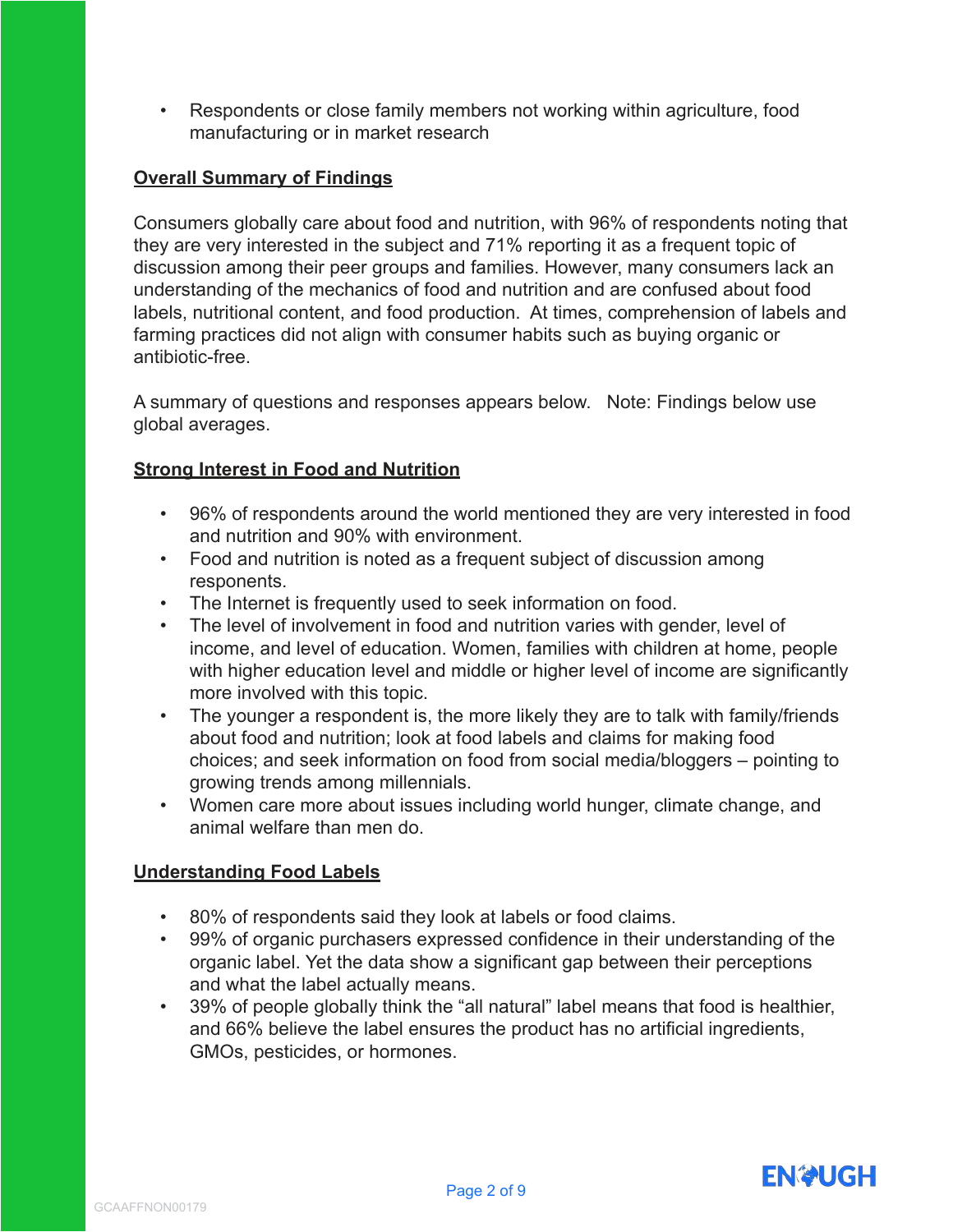**The Truth:** Labels can be confusing, and can tempt consumers to put food into just two categories: good and bad. But the truth is much deeper. The following sections explore some of the most confusing labels.

# **Organic**

• 20% of respondents around the world say they frequently purchase organic food and 61% declare they purchase organic food occasionally. Medium-to-high income categories, medium-to-high education levels, households with children, and younger respondents are more inclined to purchase organic food.



# **Main Motivations for Purchasing Organic**

Those who purchase organic food are significantly more likely to believe the organic label means something it doesn't.



1. http://www.omri.org/omri-lists/download

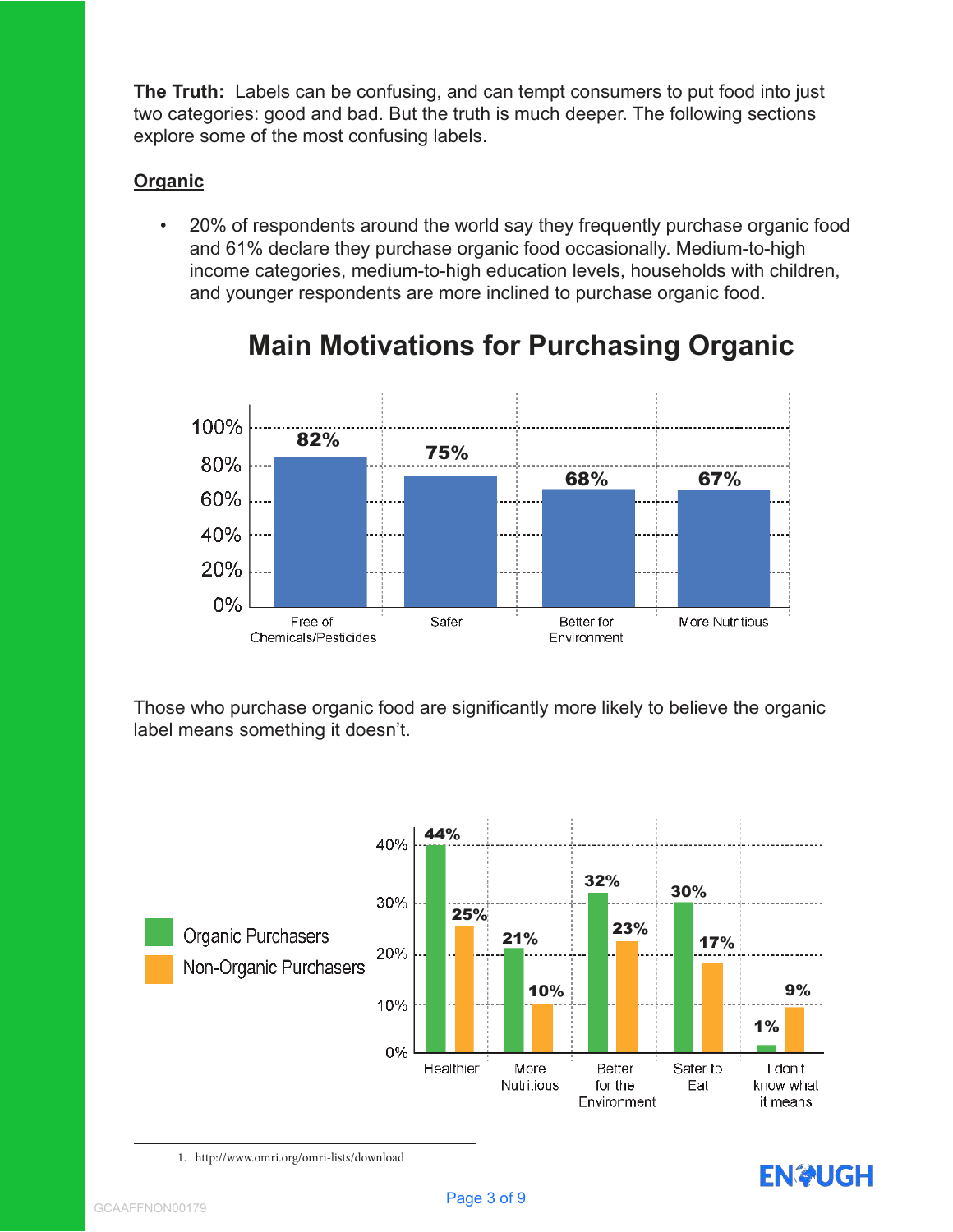**The Truth:** Organic does not mean pesticide free. Organic farmers may use a variety of chemical sprays and powders derived from natural sources, including substances like boron, copper sulfate and pyrethrin<sup>1</sup> similar to the synthetic versions used in modern farming.

A landmark meta-analysis from Stanford University, which compiled data from 237 studies, concluded that there was no difference in health or nutrition levels found between conventional and organically produced food.<sup>2</sup>

While organic methods use less fertilizer, herbicides and energy overall, modern farming methods use less per unit produced and resulted in less soil erosion.<sup>3</sup>

In fact, modern farming practices are often the most environmentally sustainable, using innovation to decrease the amount of land, feed, and water needed to raise meat, milk and eggs today.<sup>4</sup> Organic food requires more land because organic farming produces lower yields—about 25 percent less on average—a challenge for feeding more than 9 billion people globally in the coming decades. To have raised all U.S. crops as organic in 2014, farmers would have required an additional 109 million acres of land – equivalent to the size of California.<sup>5</sup>

Conventional livestock production systems also reduce environmental impact. Producing one pound of pork in the U.S. requires 78% less land, 41% less water and creates a 35% smaller carbon footprint than 50 years ago. In Europe, today's conventional chicken production saves the equivalent of the CO² emission of 250,000 cars/year compared to free-range production  $(2\% \text{ of total})^6$ . Because less feed is needed, the carbon footprint impact is reduced by half, while producing the same quantity of meat.

#### **Hormones**

- 61% of people believe that "no added hormones" means there are no hormones at all in that meat or milk they are purchasing
- 73% of respondents believe that hormones are used to raise animals
- 66% believe those hormones can cause cancer
- 59% believe those hormones can cause early puberty

**The Truth:** "No added hormones" doesn't mean "no hormones," as hormones naturally occur in all animals. Hormones are never used in pork and poultry production,<sup>7</sup> as they don't work. However, they can be used in beef and dairy production. In beef and dairy production, hormone levels in food from animals supplemented with hormones are nearly identical to those that aren't. And, hormones in naturally hormone-rich foods like cabbage and soy contain far higher levels than meat and milk.<sup>7</sup>

<sup>2.</sup> https://www.ncbi.nlm.nih.gov/pubmed/22944875

<sup>3.</sup> https://www.washingtonpost.com/lifestyle/food/is-organic-agriculture-really-better-for-the-environment/2016/05/14/e9996dce- 17be-11e6-924d-838753295f9a\_story.html?utm\_term=.602589c92d2f

<sup>4.</sup> https://www.enoughmovement.com/report/index.aspx

<sup>5.</sup> http://www.nationalreview.com/article/426417/organic-farms-wasting-water-and-land-far-lower-yields-henry-i-miller-julie-kelly

<sup>6.</sup> http://www.bco2.fr/dt\_auto\_053.htm

<sup>7.</sup> http://newsroom.unl.edu/announce/beef/2846/15997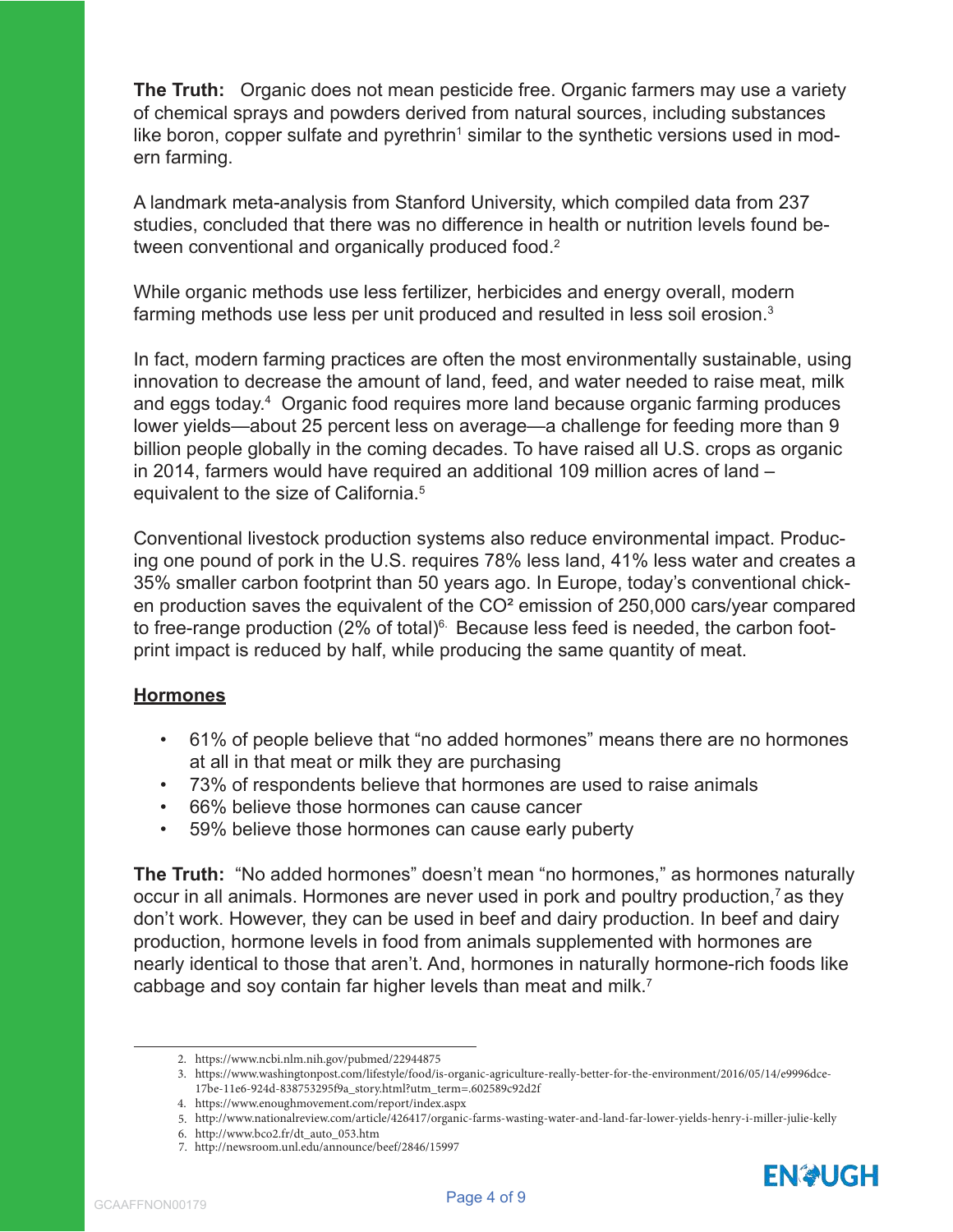| Source                                                                 | Estrogen (in nanograms) |  |
|------------------------------------------------------------------------|-------------------------|--|
| Pregnant woman                                                         | 3,415,000               |  |
| 3 oz. Soybean oil                                                      | 168,000                 |  |
| Man                                                                    | 136,000                 |  |
| Female child (before puberty)                                          | 54,000                  |  |
| 3 oz. Wheat germ                                                       | 3,400                   |  |
| 3 oz. Cabbage                                                          | 2,000                   |  |
| 3 oz. Ice cream                                                        | 520                     |  |
| 3 oz. Peas                                                             | 340                     |  |
| 3 oz. Potatoes                                                         | 225                     |  |
| 3 oz. Milk                                                             |                         |  |
| 3 oz. Beef from a steer raised without<br>supplemental growth hormones | 9                       |  |
| 3 oz. Beef from a steer raised with<br>supplemental growth hormones    |                         |  |

Hormones used in animals are carefully regulated, their safety has been widely studied, and they help decrease the carbon footprint of milk and meat production by helping animals produce more meat and milk with fewer resources.

Scientific evidence shows there is no change in the composition of milk from cows supplemented with hormones, therefore no changes are present in the milk and dairy products that could affect the age at puberty. The decrease in age at onset of puberty has shown a constant rate of decline since 1940, well before such products were used in animal production. Many environmental factors influence the age of puberty. Body weight and rate of weight gain are strong influences. Malnutrition and under-nutrition delay the onset of puberty. Other influences that delay the onset of puberty include: chronic infections and illnesses. The increasing weight and height and improved nutritional status of children over the past century have been associated with earlier onset of puberty.<sup>8</sup>

There are many peer-reviewed studies that show no association between consumption of milk and incidence of breast cancer. Hormones used in milk production are not biologically active in humans. Factors that are known to increase the risk of breast cancer include obesity in post-menopausal women, early onset of puberty, delayed pregnancy, no or little breast feeding, or no pregnancy history.<sup>9</sup>

#### **Antibiotic Free**

About one-third of consumers surveyed believed antibiotic free meant non-labeled products contained antibiotics.

**The Truth:** Regardless of whether an animal was sick and treated with antibiotics or was raised entirely without antibiotics, the food you buy is free from any harmful antibiotic residue.<sup>10</sup> **Meat and milk are tested to ensure it.**

<sup>8.</sup> http://www.naiaonline.org/uploads/WhitePapers/RecombinantSomatotropinASafetyAssessment2010.pdf

<sup>9.</sup> http://www.naiaonline.org/uploads/WhitePapers/RecombinantSomatotropinASafetyAssessment2010.pdf

<sup>10.</sup> https://factsaboutbeef.com/2015/01/27/drug-residues-in-meat/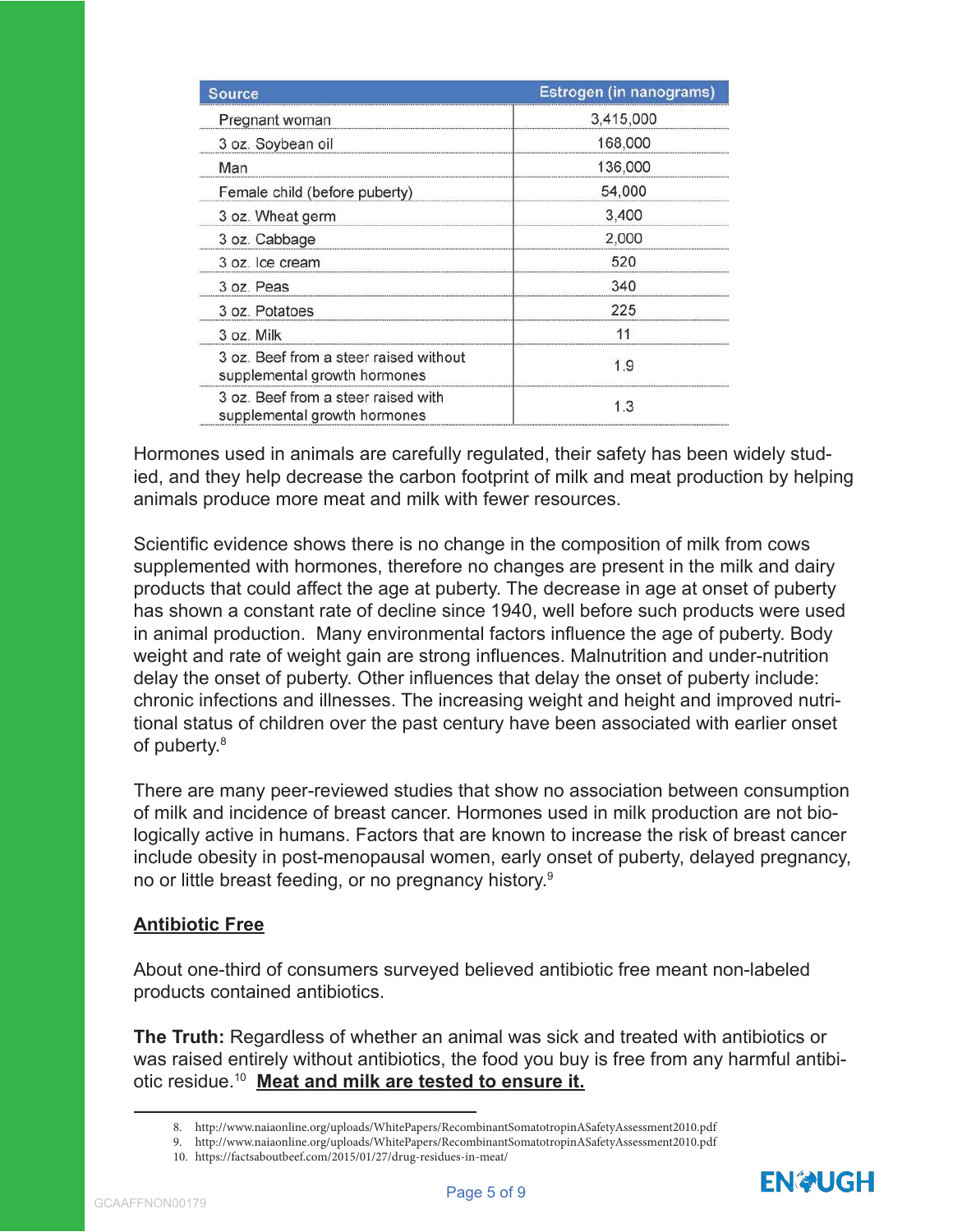Antibiotics are one way, but not the only way, that farmers keep their animals healthy. But using them alone, or in excess, is not sound farming. Farmers and veterinarians use many other methods, such as providing carefully balanced diets to keep animals' immune systems strong and having clean, well-maintained housing. But because bacteria and other microbes are found everywhere in the environment, it's virtually impossible to prevent animals from being exposed to disease, regardless of modern, organic or local production systems. Farmers work with veterinarians to use antibiotics responsibly, which means treating an animal that is sick with the right dose of antibiotics at the right time to help it get better.

# **Local Production**

Half of the respondents (50%), believe local production means "grown within my state/ province."

Other answers:

- Grown in my town (43%)
- Grown in my country (34%)
- Local means better for the environment (13%)
- Local means healthier (10%)

**The Truth:** There is no agreed-upon definition of what "locally-produced" means. In some cases, local production is worse for the environment. For example, a study showed New Zealand lamb transported to the United Kingdom would generate 70% less CO2 than lamb produced in the United Kingdom. This was due to type of shipping (maritime) and the fact that New Zealand generates a significant portion of its power from renewable sources. So many factors go into both local and foreign food production and movement (type of shipping, storage, labor intensity) that each case really has to be looked at individually to ascertain its environmental impact.<sup>11</sup>

#### **Modern Agriculture**

- Views are mixed on farm structure, with 52% of global respondents believing most farms are run by corporations and 45% believing farms are run by families. 3% say farms are run by the government.
- 42% of respondents believe that agriculture practices have improved over the past 30 years, while 21% believe they have remained stable.
- 45% of respondents believe that food safety has improved over the last 30 years, while 22% believe it has remained stable.

**The Truth:** According to the most recent census data, 97% of the 2.1 million farms in the United States are family-owned.<sup>12</sup> The percentage of family-owned farms globally is 90%.<sup>13</sup>

"Modern Farming" or bringing animals indoors and controlling their feed as opposed to allowing free-range provides more climate control, better herd management, more specific diet, and less exposure to pathogens. For example, raising pigs indoors to control



<sup>11.</sup> https://researcharchive.lincoln.ac.nz/bitstream/handle/10182/4317/food\_miles.pdf?sequence=1

<sup>12.</sup> https://www.usda.gov/wps/portal/usda/usdamediafb?contentid=2015/03/0066.xml&printable=true

<sup>13.</sup> http://www.cgap.org/blog/global-distribution-smallholder-and-family-farms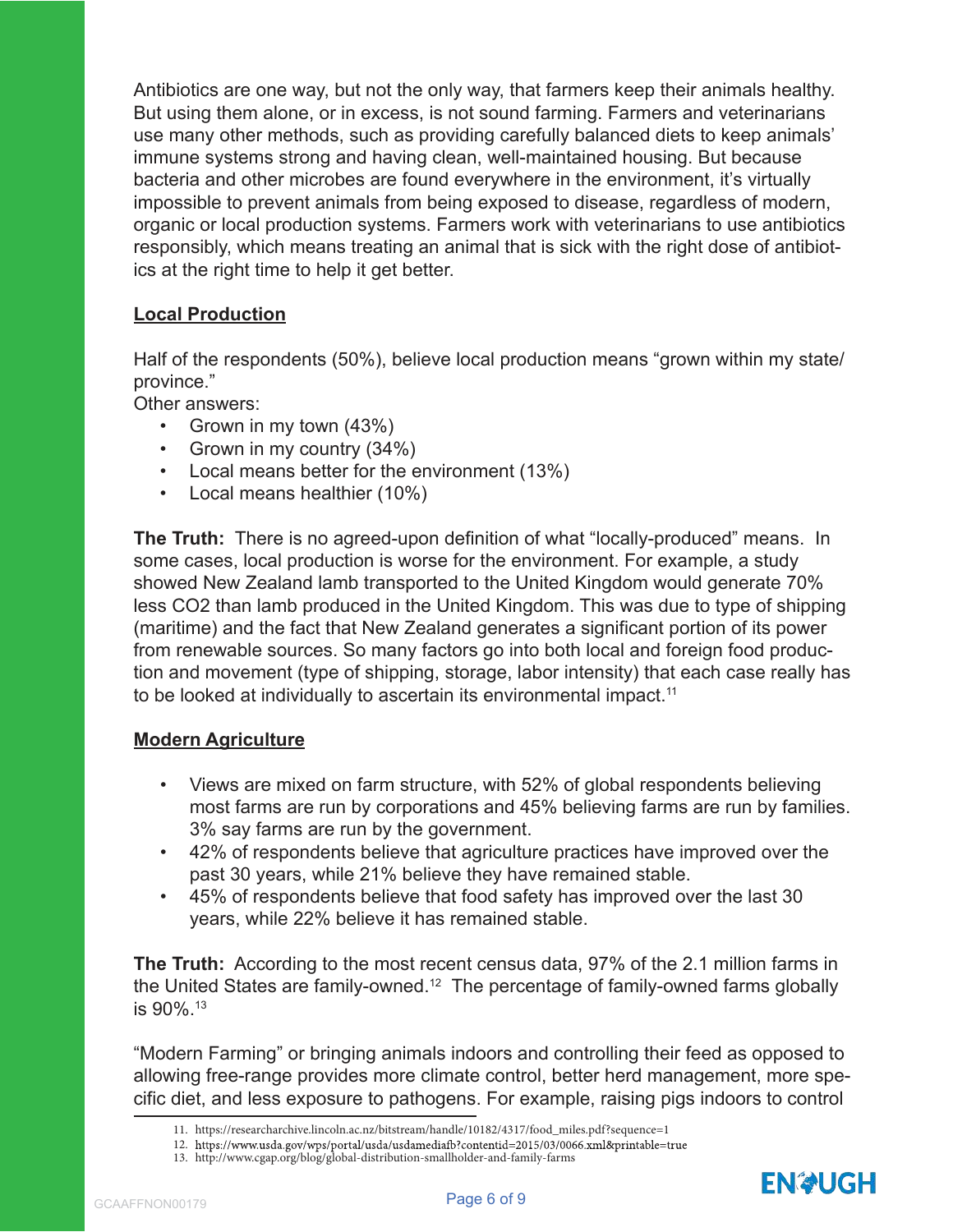their feed has led to a near elimination of trichinosis, a potentially fatal disease caused by worms that were once more commonly present in domestic pigs.<sup>14</sup> Recent avian flu outbreaks around the world have often been better contained in countries where birds are raised indoors with strong bio-security standards.

# **Feeding the Growing Population**

- Reducing food waste is viewed as having the most impact when it comes to providing more nutrition to humans around the world.
- Options that respondants think could have the greatest effect on providing more nutrition to humans across the world are, by order:
	- 1. Reduce food waste
	- 2. Develop more local production system
	- 3. Develop organic farming across the world
	- 4. Improve productivity / efficiency in raising livestock
	- 5. Replace animal proteins by vegetal proteins
	- 6. Reduce meat consumption in the more developed countries
	- 7. Increase meat production overall (raise more livestock)

**The Truth:** Food waste is a significant challenge, but a large portion of waste is realized before food hits the supermarket. According to the Food and Agriculture Organization of the United Nations, 30 to 40% of food is lost in production each year.<sup>15</sup> In animals, more than 20% of production is lost to death and disease, which is why animal disease prevention and control are key. Part of this is investment in technology and infrastructure. For example, with proper tools and investment, agriculture output in Africa could increase over 200% by 2030.<sup>16</sup>

#### **Choosing a healthy diet**

- Consumers ranked meat, milk, and eggs at the bottom of the food groups they viewed as important parts of a nutritious balanced diet, above only sugary treats and sodas.
- Only about 4 in 10 deemed meat, milk and eggs important in the diet.

#### **To what extent are each of the following food groups part of a healthy, balanced diet**

|                          | Global                 |                                       |
|--------------------------|------------------------|---------------------------------------|
|                          | $0\%$                  | ------------------------------------- |
|                          | O%                     |                                       |
| ruits                    | <br>$Q\gamma_{\alpha}$ |                                       |
| Vegetables               | 71%                    |                                       |
| Grains                   | 51%                    |                                       |
| leat                     |                        |                                       |
| Sweet Treats, Soda, etc. |                        |                                       |

<sup>14.</sup> https://www.cdc.gov/parasites/trichinellosis/gen\_info/faqs.html

<sup>15.</sup> http://www.fao.org/in-action/seeking-end-to-loss-and-waste-of-food-along-production-chain/en/

<sup>16.</sup> Roxburgh, C., Dörr, N., Leke, A., et al. Lions on the Move: The Progress and Potential of African Economies. The Mckinsey Global Institute. June 2010. Retrieved from http://www.mckinsey.com/insights/africa/lions\_on \_the\_move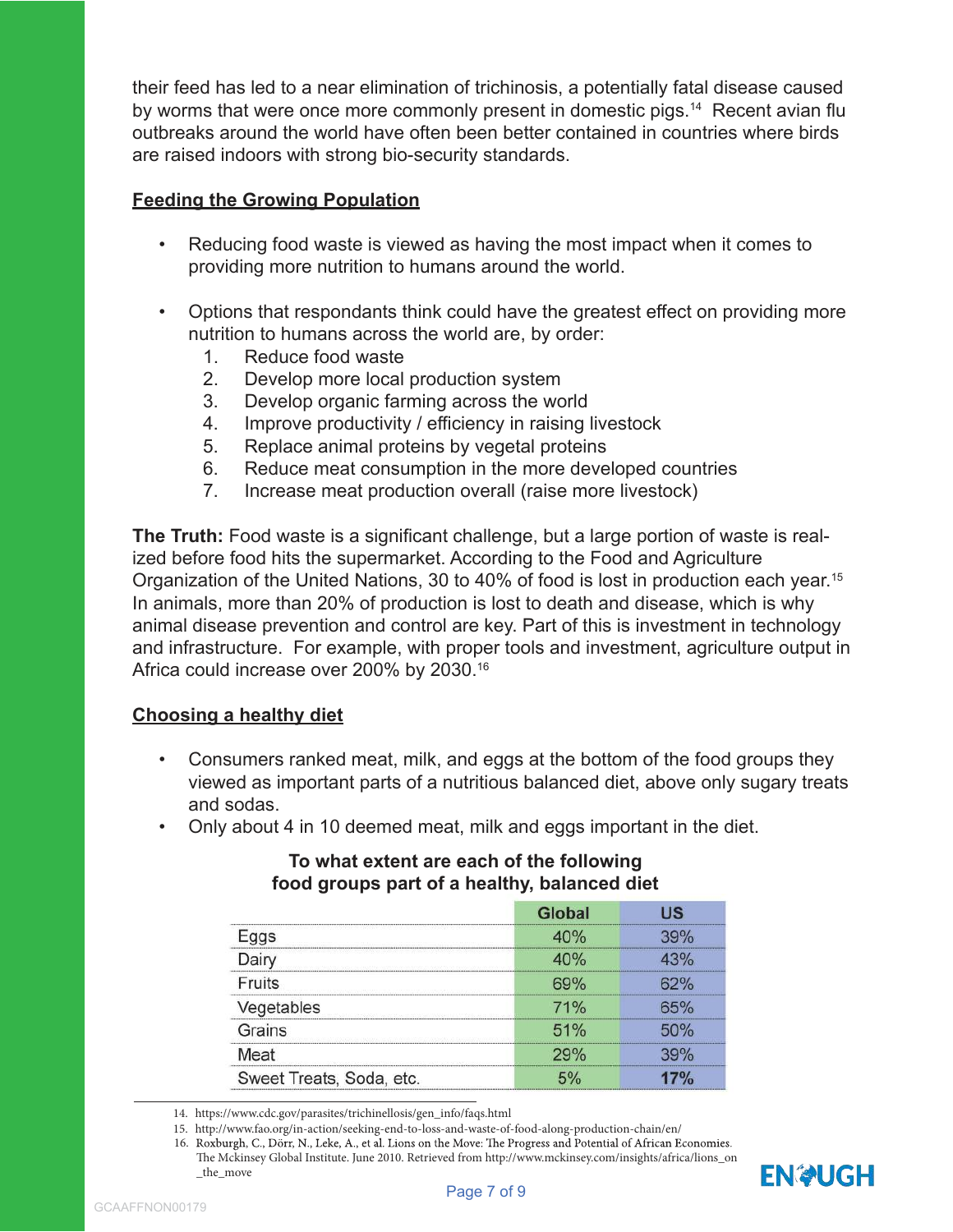84% of respondants believe we eat too much meat. Although most consumers are attached to meat consumption, they also share the perception that meat consumption could be decreased and replaced by other proteins.

**The Truth:** The middle class is expected to grow in the coming decades<sup>17</sup>, and with it, so will the demand for meat, milk, and eggs. It is estimated that we will need 60% more of those foods globally to meet demand.<sup>18</sup>

Protein is a vitally important part of a balanced diet. It supports physical and cognitive development, helps us feel fuller longer to help prevent obesity and is critical in maintaining muscle mass and strength as we age. The U.S National Health and Nutrition Examination Survey (NHANES) data shows "Average intake of total protein foods is close to recommendations." Only adult men are exceeding recommend intake levels. And no one over age 3 gets enough dairy in the diet.<sup>19</sup>

Meat is nutrient rich (including zinc, iron, and vitamin B12) and provides the body with more protein per calorie than alternatives.<sup>20</sup> At least 30% of the global population is anemic, primarily attributed to dietary iron deficiency, which is the most widespread form of malnutrition and the most common cause of impaired cognitive development in children.21 In fact, a landmark study in Kenya found that supplementing diets with protein from meat and milk can increase physical and cognitive development, improving test scores by 45% and 28% respectively.<sup>22</sup>



<sup>17.</sup> Kharas, H. The Emerging Middle Class in Developing Countries. Organisation for Economic Co-operation and Development (OECD) Working Paper No. 285. January 2010. Retrieved from http://www.oecd.org/dev/44457738.pdf

- 20. http://ajcn.nutrition.org/content/82/4/721.full
- 21. http://www.who.int/nutrition/topics/ida/en/
- 22. https://www.ncbi.nlm.nih.gov/pubmed/10520364



<sup>18.</sup> Food and Agriculture Organization of the United Nations. Feeding nine billion in 2050. 12 April 2013. Retrieved from http://www. fao.org/news/story/en/item/174172/icode/

<sup>19.</sup> http://health.gov/dietaryguidelines/2015/guidelines/chapter-2/a-closer-look-at-current-intakes-and-recommended-shifts/